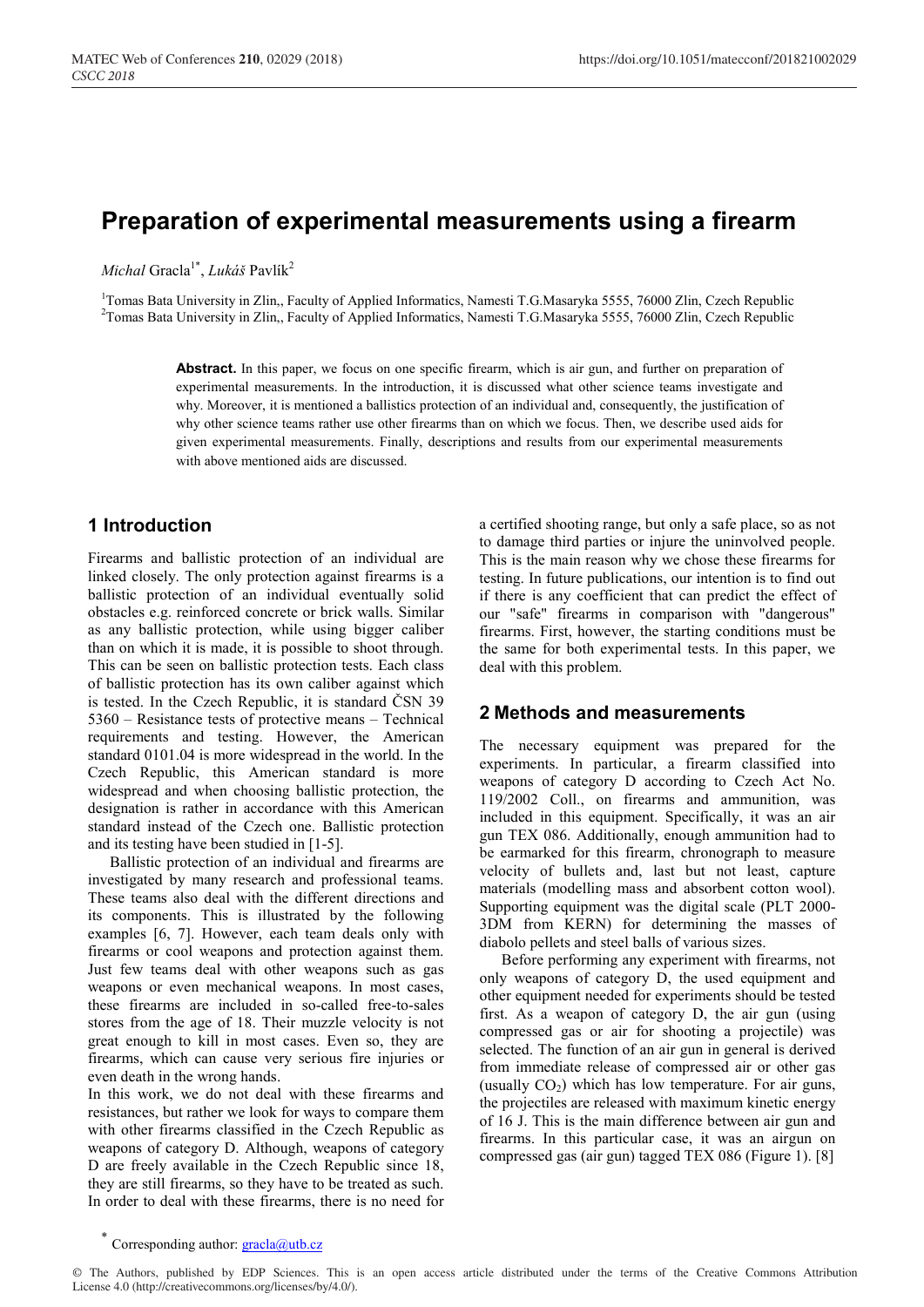

**Fig. 1.** Airgun model TEX 086.

This type of gun is widely used even by kids at camps or amusement parks. This pistol is a spring-piston air gun made in Czechoslovakia. Other parameters can be found in Table 1. The production was discontinued in the 80s.

| <b>Parameters</b>       | Value                                              |  |  |  |  |  |
|-------------------------|----------------------------------------------------|--|--|--|--|--|
| Type                    | pistol                                             |  |  |  |  |  |
| Length of piston        | 346 mm                                             |  |  |  |  |  |
| Length of barrel        | 185 mm                                             |  |  |  |  |  |
| Caliber                 | 4.5 mm $(.177)$                                    |  |  |  |  |  |
| Groove number           | 12                                                 |  |  |  |  |  |
| Groove step             | 450 mm                                             |  |  |  |  |  |
| Aiming line             | 292 mm                                             |  |  |  |  |  |
| Mass of piston          | $1.22$ kg                                          |  |  |  |  |  |
| Speed of projectile     | $\overline{90 \text{ m.s}}^{-1}$ (Diabolo pellets) |  |  |  |  |  |
| Trigger pull adjustable | max. 3.72 N                                        |  |  |  |  |  |
| Cocking strength        | max. 11.77 N                                       |  |  |  |  |  |

The model uses cocking (Figure 2) to pump the piston, which compresses the spring. After pulling the trigger, the piston is released which pressure the air behind the pellet until it is propelled forward.



**Fig. 2.** Principle of cocking weapon.

During experimental testing, one type of ammunition was used. This ammunition was a diabolo pellets called HUNTER IMPACT (Figure 3).



**Fig. 3.** Microscopic photo of used diabolo pellet, model HUNTER IMPACT.

Characteristic parameter of diabolo pellet can be seen in Table 2. The size was measured with digital calliper (accuracy 0.01 mm) and the weight was measured with digital scale PLT 2000-3DM from KERN on 30 randomly picked diabolo pellets to ensure compliance.

|  | <b>Table 2.</b> Parametrs of used diabolo pellet model HUNTER |  |
|--|---------------------------------------------------------------|--|
|  | IMPACT.                                                       |  |

| <b>Parameters</b> | Value                |
|-------------------|----------------------|
| Producer          | <b>GAMO</b>          |
| Caliber           | $4.5$ mm $(.177)$    |
| Weight            | $0.49$ g $(7.56$ gr) |
| Measured length   | $6.41 \pm 0.05$ mm   |
| Measured width    | $4.65 \pm 0.08$ mm   |
| Measured weight   | $0.49 \pm 0.01$ g    |

The las device for experimental testing was the ballistic chronograph. This device is an electronic gate (Figure 4), from company Caldwell Chronograph, named Premium Kit with IR light. This chronograph was used for the measurements of diabolo pellet velocity. The electronic gate measures velocity in  $ms^{-1}$  in the range from 1.5 to  $3,000 \text{ m.s}^{-1}$  and also in ft.s<sup>-1</sup>. It is most frequently used device to measure the velocity of bullets from firearms as well as arrows.

The basic experiments included checking the accuracy of chronograph. Further, it was about determination of loss of ammunition (diabolo pellet) after the barrel of air gun passed through. The following experiment served to determine the accuracy of the chronograph velocities and the second unverified chronograph. Finally, we verified the number of measurements required to avoid disturbing the efficiency and distorting the results of the experimental measurement.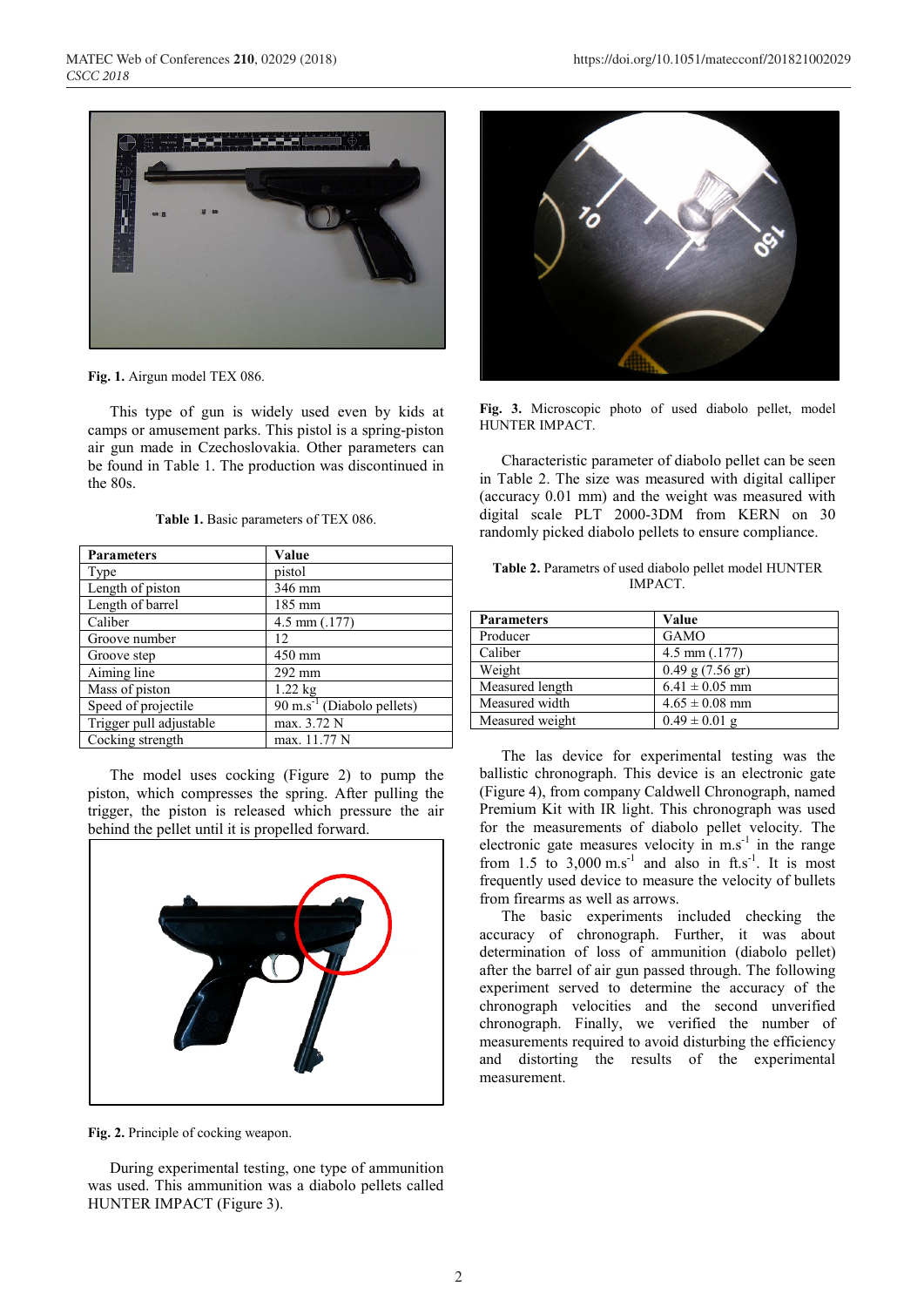

**Fig. 4.** Ballistic chronograph used to measure velocity of diabolo pellets.

### **3 Results and discussion**

#### **3.1 Calibration of the chronograph**

In the first experiment, it was necessary to determine the accuracy of the chronograph Caldwell Premium Kit (Figure 4). The experiment was performed by throwing steel balls of three different sizes from two defined height levels through the above-mentioned electronic gates. The height was measured in advance and no initial velocity was previously given to the steel balls. Three steel balls were thrown ten times over the electronic gates. Previously, the theoretical velocity (using a mathematical relationship for free fall seen in equation 1) was calculated and the actual velocity was experimentally verified. The drawback of the entire

experimental measurement was that the electronic gates can display the velocity only in whole numbers (min. Units m/s). The results of the mathematical calculation and can be seen in equation 2 and 3.

The height was defined as 3.1 m. From this height, the value of 0.47 m (the height of the last gate of electronic chronograph above the ground) was subtracted. From the mathematical relationship for free fall, the theoretical velocity of the handball steel balls was determined. The second height was 5.6 m with the same difference from the ground 0.47 m. According to the same mathematical relationship, the second theoretical velocity was calculated.

$$
v = \sqrt{2gh} \tag{1}
$$

$$
v = \sqrt{2 * 9.81 * (3.1 - 0.47)}
$$
  
= 7.18 m/s (2)

$$
v = \sqrt{2 * 9.81 * (5.6 - 0.47)}
$$
  
= 10.03 m/s (3)

Where:

 $v -$  Velocity [m/s],

 $g$  – Gravitational acceleration on Earth [m/s<sup>2</sup>],

 $h$  – Height [m].

At the first experiment, the theoretical speed was 0.2 m/s lower than the measured one. The second experiment revealed the same measurement error, as can be seen from the graph (Figure 5)



**Fig. 5.** Theoretical and experimental results of velocities.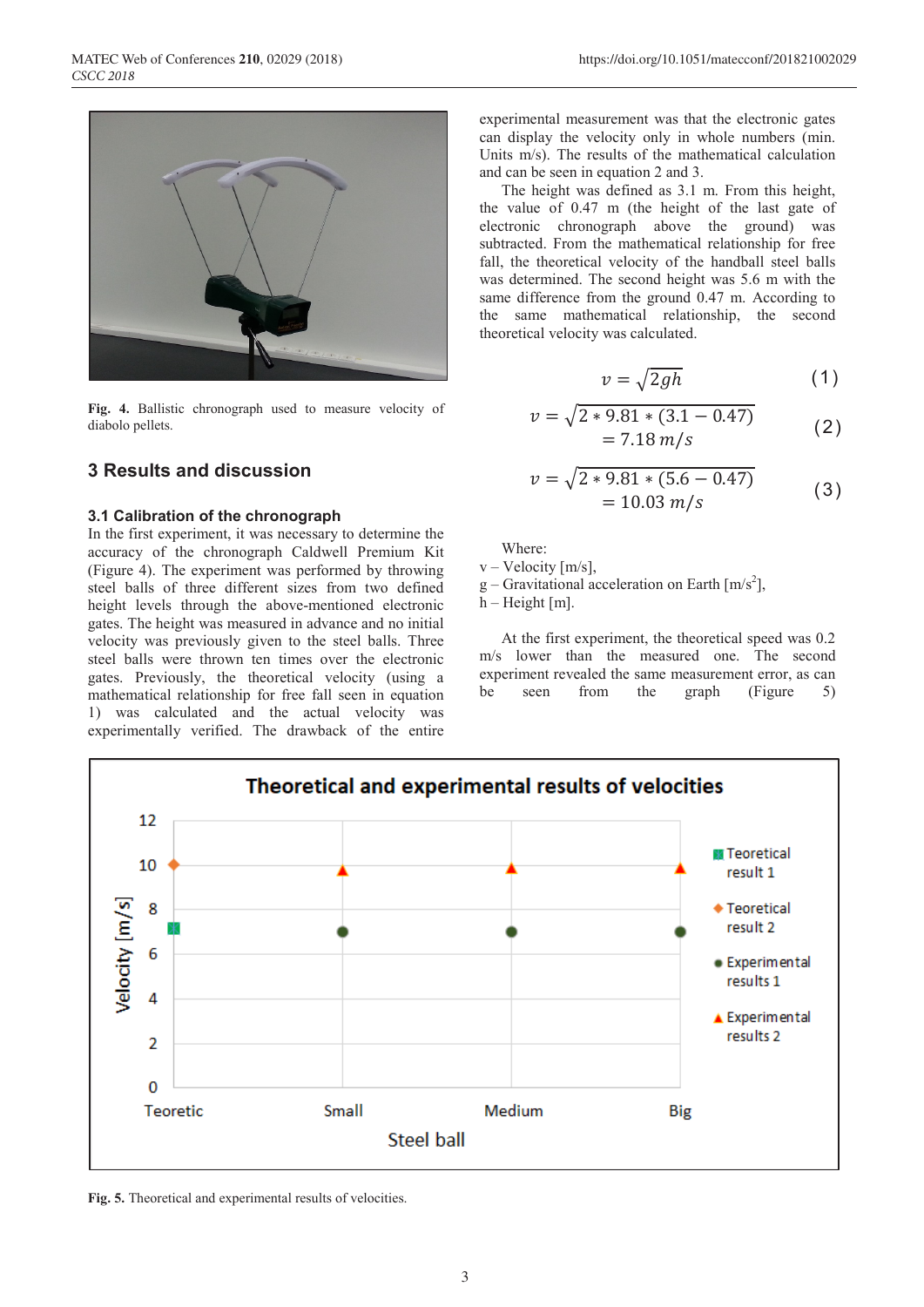It means that the error in this measurement is systematic, due to the inability to measure the velocity more accurately. For firearms, however, this error is in tenth m/s negligible, because it is not necessary to measure the velocity so accurately. It suffices to measure the speeds per unit m/s for firearms. Therefore, these electronic gates are sufficient, even if they are unable to measure higher resolution of velocities than m/s units.

#### **3.2 Loss of weight in the barrel**

The second experiment is important because of subsequent measurements (for example, to determine the velocities and momentum of bullets after penetration of the defined materials), and to answer the important question of whether the bullet mass is lost after the shoot in the barrel of firearm. The experiment was conducted on the air gun TEX 086 with diabolo pellet Hunter Impact. Various experiments were performed to eliminate the error.

The first part of this experiment was focused on determining the weight of each diabolic separately. The weight was determined before the shot, and then after pulling the diabolo pellet from the capture material. Two capture materials were used, modeling mass and absorbent cotton wool. In this experiment, the possibility of losing the weight of diabolo pellet when stopping in

the catch material was not solved. This loss of weight was (if any) only solved when the diabolo pellet went through the barrel.

The second part of this experiment was similar. The difference was that diabolo pellets were not weighed separately, but they were weighed together. In all four experiments, 10 diabolo pellets were used. The results can be seen in Table 3 and Figure 6. For the measurements when the weight of the diabolo pellets was determined separately, the values were multiplied by the total number and already given for all 10 diabolo pellets.

| Table 3. Ammunition weight. |  |  |
|-----------------------------|--|--|
|-----------------------------|--|--|

| Capture material                                                      | <b>Before</b><br>shooting | After<br>shooting |
|-----------------------------------------------------------------------|---------------------------|-------------------|
| Absorbent cotton wool – together $(1 \text{ in}$<br>the Figure 6)     | $4.885$ g                 | 4.882 g           |
| Absorbent cotton wool – on one's own<br>$(2 \text{ in the Figure 6})$ | $4.869$ g                 | $4.868$ g         |
| Modeling mass $-$ together $(3 \text{ in the})$<br>Figure 6)          | 4.877 g                   | $4.875$ g         |
| Modeling mass – on one's own $(4 \text{ in}$<br>the Figure $6$ )      | $4.868$ g                 | $4.863$ g         |



**Fig. 6.** Comparison of ammunition weight before and after shooting.

Figure 6 shows that a slight loss of weight can occur, but this weight loss is negligible because it is within the measurement error. It can be caused by weight loss after passing the barrel of the firearm or in the catch material or mistake digital scale measurement. For this reason, this is a negligible value and we have not considered it.

We did not get the mass value stated by the manufacturer even before the shot.

#### **3.3 The effective number of measurements**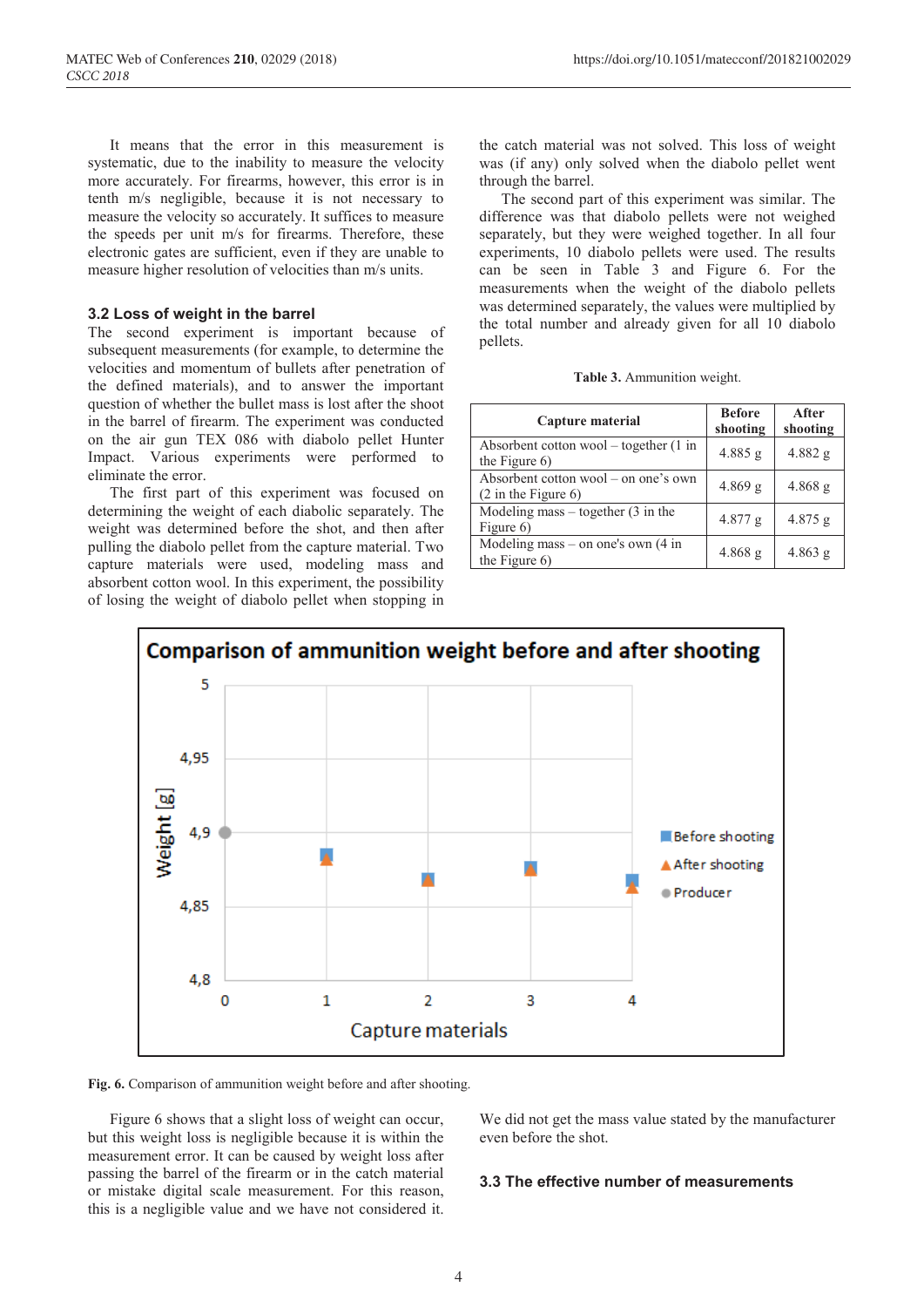In the last experiment, we focused on the effectiveness of the number of measurements. We determined how many times it is necessary to perform repeated measurements to make it effective. As a result, measurement is cheaper and less time-consuming. For this reason, we shooted through one chronograph in succession from 1 to 15 shoots, and individual

diaphragm velocities were recorded. Subsequently, the measured data was evaluated. The evaluation was performed by averaging 5 measured data and adding the number gradually, so that the average of all 15 measurements was averaged. Average value and relative measurement error were determined for each mean value. This can be seen in Table 4.

| Number of             | $V_1$ | $\mathbf{V}_2$ | $V_3$ | $V_4$ | $V_5$ | $V_6$ | $\mathbf{V}_{7}$ | $\mathbf{V}_8$ | $\mathbf{V}_9$ | $\mathbf{V}_{\mathbf{10}}$ | $V_{11}$ |
|-----------------------|-------|----------------|-------|-------|-------|-------|------------------|----------------|----------------|----------------------------|----------|
| measurements          |       |                | [m/s] |       | [m/s] |       |                  |                |                |                            | m/s      |
|                       | [m/s] | [m/s]          |       | [m/s] |       | m/s   | [m/s]            | [m/s]          | [m/s]          | [m/s]                      |          |
|                       | 102   | 102            | 102   | 102   | 102   | 102   | 102              | 102            | 102            | 102                        | 102      |
| $\overline{2}$        | 102   | 102            | 102   | 102   | 102   | 102   | 102              | 102            | 102            | 102                        | 102      |
| 3                     | 99    | 99             | 99    | 99    | 99    | 99    | 99               | 99             | 99             | 99                         | 99       |
| 4                     | 100   | 100            | 100   | 100   | 100   | 100   | 100              | 100            | 100            | 100                        | 100      |
| 5                     | 102   | 102            | 102   | 102   | 102   | 102   | 102              | 102            | 102            | 102                        | 102      |
| 6                     |       | 103            | 103   | 103   | 103   | 103   | 103              | 103            | 103            | 103                        | 103      |
| $\tau$                |       |                | 101   | 101   | 101   | 101   | 101              | 101            | 101            | 101                        | 101      |
| 8                     |       |                |       | 100   | 100   | 100   | 100              | 100            | 100            | 100                        | 100      |
| 9                     |       |                |       |       | 103   | 103   | 103              | 103            | 103            | 103                        | 103      |
| 10                    |       |                |       |       |       | 96    | 96               | 96             | 96             | 96                         | 96       |
| 11                    |       |                |       |       |       |       | 101              | 101            | 101            | 101                        | 101      |
| 12                    |       |                |       |       |       |       |                  | 100            | 100            | 100                        | 100      |
| 13                    |       |                |       |       |       |       |                  |                | 100            | 100                        | 100      |
| 14                    |       |                |       |       |       |       |                  |                |                | 100                        | 100      |
| 15                    |       |                |       |       |       |       |                  |                |                |                            | 105      |
| Mean                  | 101.1 | 101.3          | 101.3 | 101.1 | 101.3 | 100.8 | 100.8            | 100.8          | 100.7          | 100.6                      | 100.9    |
| Standard<br>deviation | 1.41  | 1.51           | 1.38  | 1.36  | 1.41  | 2.15  | 2.04             | 1.96           | 1.89           | 1.82                       | 2.09     |

| <b>Table 4.</b> The effective number of measurements. |
|-------------------------------------------------------|
|-------------------------------------------------------|

In comparison to 15 measurements and fewer, it was found that it is not important to have as many measurements because the same results can be achieved even with fewer measurements. Therefore, the most appropriate number of measurements for the following experiment was selected (green column in table 4) to save time, money and material. The measurements are shown in Figure 7, which is made from Table 4. It is clear that the number of measurements we have selected is appropriate and the remaining ones are within the measurement error.



**Fig.** 7. Determination of the number of measurements.